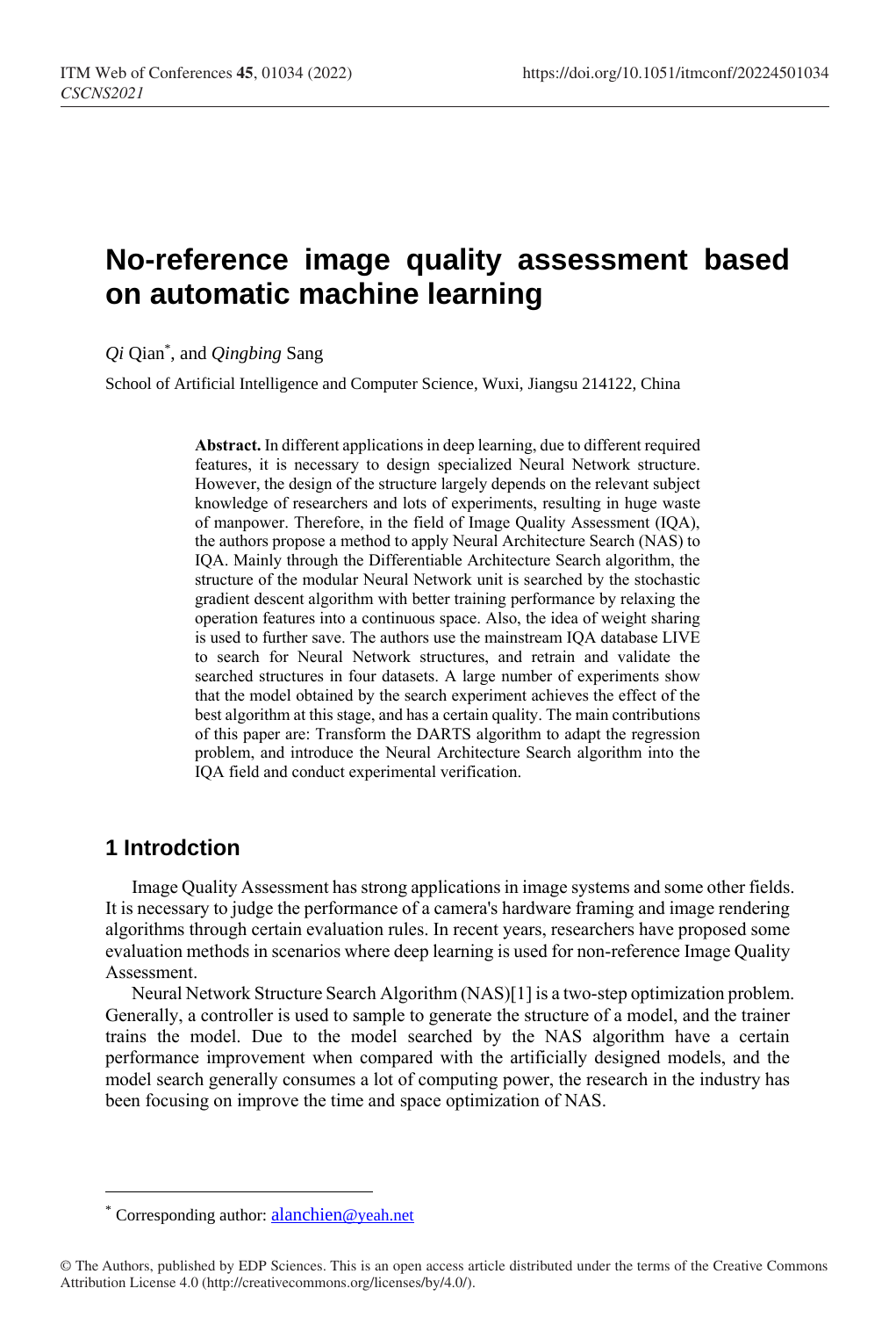# **2 Hypermodel design and algorithm design**

To training a NAS model, if you use reinforcement learning [1], each round of training often requires thousands or even tens thousands of GPU DAY (Geforce 1080Ti). This article will introduce a time-optimized NAS algorithm.



**Fig 1.** Architecture Design of hyper Model (a) CIFAR10 Architecture (b) ImageNet Architecture (c) LIVE Architecture in This Paper.

### **2.1 The main flow of hypermodel design and search algorithm**

We call the neural network model used for architecture adjustment Hypermodel. According to NASnet[2], the author designed a hypermodel composed of cells, which narrowed the neural network space from the entire model structure set to the search of the internal structure of the cell. Cell can be understood as a sub-network structure. We use two different types of cells. The same type of cell will share the same neural network structure and different weights. The overall Hypermodel, stacked by cells, can be understood as specific stack of cells. Literature [2] designed two different supermodel structures in Figure 1(a) and Figure 1(b) to adapt to different sizes of data sets CIFAR-10 and ImageNet. In this paper, considering that the IQA data set has the characteristics of a small number of pictures and high training data resolution requirements, the entire model structure is designed as Figure 1(c). Next, we run the entire model search algorithm. During train search, the entire model architecture is alternately trained, as well as the hyperparameters which represent the model structure and operation. The specific principles are shown in the following sections 2.2 and 2.3. In one batch iteration, the current training batch is used as training data, and the next training batch is used as valid data to adjust the parameters of the model. See section 2.3 for specific adjustment methods and modeling methods.

The above-mentioned relaxation and approximate gradient ideas are mainly derived from a differentiable search framework [3]. The author has made some changes to its code to adapt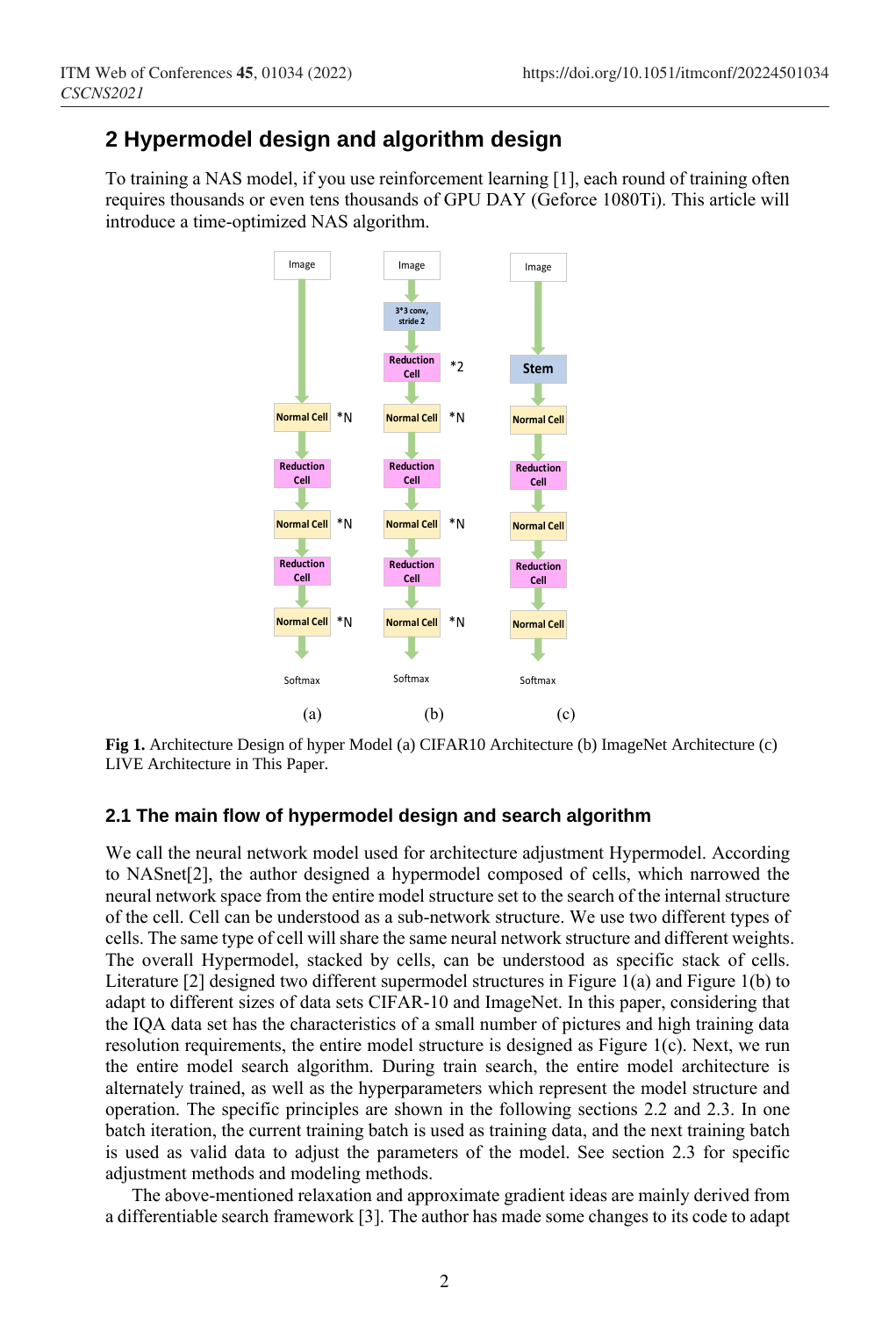to the experimental scenario: in the first five epochs of training, no model adjustment is performed, because the first three epochs, The model may even not have a small convergence trend, and the evaluation effect is bound to be low. It is unreasonable to use it as a basis for structural adjustment.

The algorithm has another optimization point that needs to be described, which is the idea of parameter sharing [4]. This idea can be considered as the basis for the perfect time performance of the algorithm. Every time the cell is searched, the weight data of each layer in the cell will not be cleared, but is retained and used. While the structure is adjusted, there is no need for retraining, and use former parameter for further training directly, which greatly improves the training performance.

### **2.2 Transform from black box optimization to continuous optimization**

Literature [3] introduces a relaxation algorithm, so that search space of the parameter becomes continuous. It can relax the search space and expandly relax the choice of specific operations of all candidate operationss. The specific formula corresponding to the softmax layer is as follows:

$$
\overline{o}^{(i,j)}(x) = \sum_{o \in \Phi} \frac{\exp(\alpha_o^{(x,y)})}{\sum_{o' \in \Phi} \exp(\alpha_{o'}^{(x,y)})} o(x)
$$
(1)

Among them,  $|\Phi|$  represents to the dimension of  $\alpha(i,j)$ , and the operation between a pair of nodes (i, j) is parameterized by the vector  $\alpha(i,j)$ . The task of architecture search will therefore be simplified to learning a set of continuous tensors  $\alpha = {\alpha(i,j)}$ , as shown in Figure 2.



**Fig. 2.** Searching steps in cell (a) Initially, operations between edges are unknown. (b) The search space is continuously relaxed by placing a mixture of selected operations on each edge (c) By solving the bilevel optimization problem, the hybrid probability and network weight are jointly optimized. (d) The final architecture is derived from the learned mixed probability.

## **2.3 Approximate structural gradient**

Literature [3] proposed an approximate gradient calculation scheme to minimize the time [consumption:](https://fanyi.baidu.com/#en/zh/consumption)

$$
\nabla_{\alpha} L_{\text{val}}(\omega^*(\alpha), \alpha) \approx \nabla_{\alpha} L_{\text{val}}(\omega - \xi \nabla_{\omega} L_{\text{train}}(\omega, \alpha), \alpha) \tag{2}
$$

Where  $\omega$  means the current weight of the model, and  $\xi$  represents the learning rate of the optimization step. This idea can be achieved by adjusting in a single training step to approximate  $*(\alpha)$ , instead of training from the beginning each time until convergence.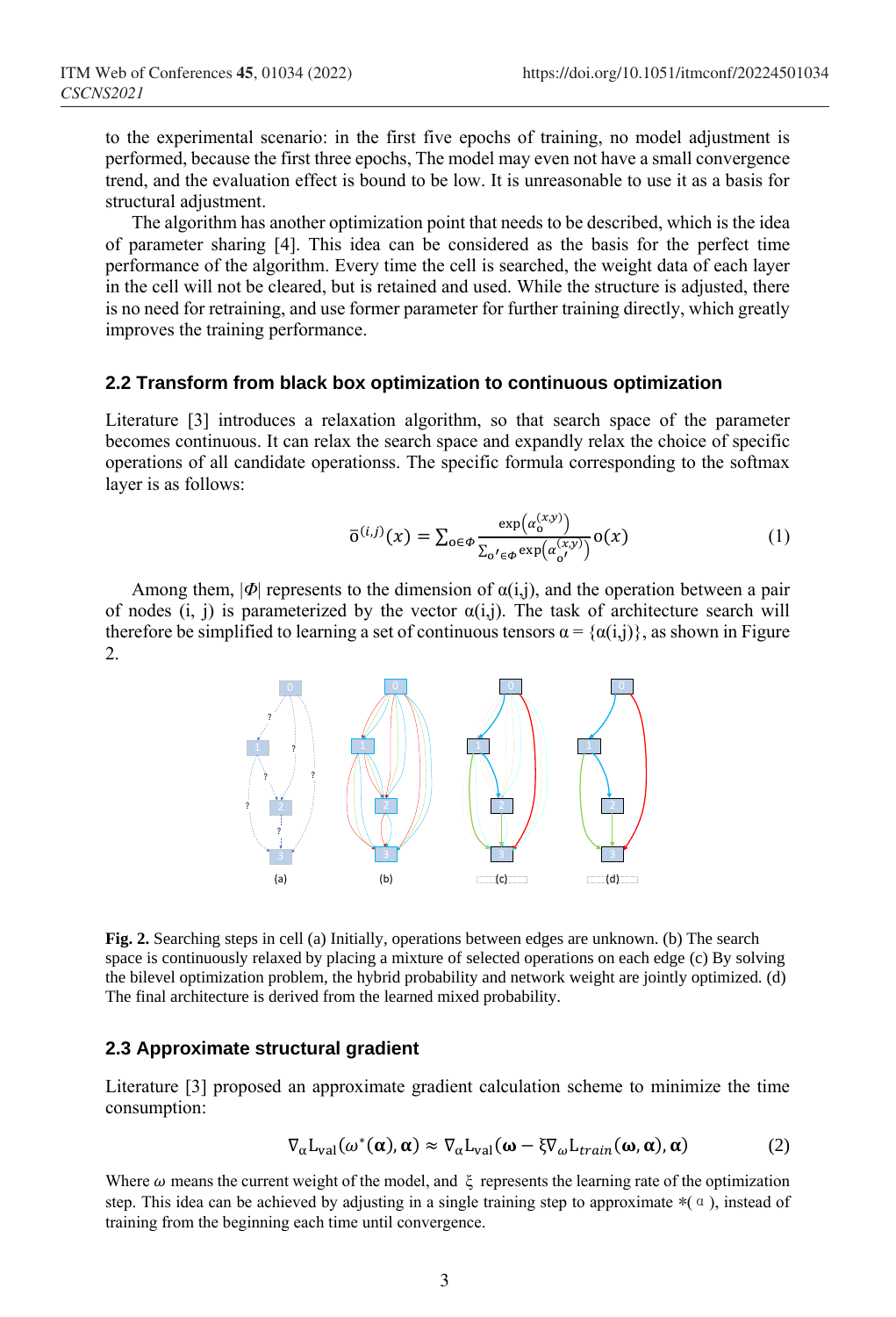The above method cannot ensure the convergence of the optimization algorithm. When  $\xi$ is selected appropriately, it can actually reach a suitable fixed point. Applying the chain rule to Equation 2, we get:

$$
\nabla_{\alpha} \mathcal{L}_{\text{val}}(\boldsymbol{\omega}', \boldsymbol{\alpha}) - \xi \nabla_{\alpha,\omega}^{2} \mathcal{L}_{\text{train}}(\omega, \boldsymbol{\alpha}) \nabla_{\omega} \mathcal{L}_{\text{val}}(\boldsymbol{\omega}', \boldsymbol{\alpha}) \tag{3}
$$

 $\omega' = \omega - \xi \nabla_{\omega} L_{train}(\omega, \alpha)$ , represents the weight of the model in the one-step forward propagation algorithm. Since the expression contains the vector product of a matrix in the second term, the calculation is too complicated. The use of finite difference approximation can significantly reduce the computational complexity. Let a small scalar  $\epsilon$ , and we have  $\omega^{\pm} = \omega \pm \epsilon \nabla_{\omega'} L_{\text{val}}(\omega', \alpha)$ . Then you can get:

$$
\nabla_{\alpha,\omega}^2 L_{\text{train}}(\omega,\alpha) \nabla_{\omega'} L \text{val}(\omega',\alpha) \approx \frac{\nabla_{\alpha} L_{\text{train}}(\omega^+, \alpha) - \nabla_{\alpha} L_{\text{train}}(\omega^-, \alpha)}{2\epsilon}
$$
(4)

The method of evaluating finite difference is to perform two forward propagation algorithms and two back propagation algorithms on α. The current method can reduce the complexity from O  $(|\alpha||\omega|)$  to  $O(|\alpha| + |\omega|)$ .

# **3 Experimental design and result analysis**

## **3.1 Picture database and performance indicators**

This article selects LIVE, the most common used dataset in the IQA field, to search the model. Then we use TID2013 and CSIQ dataset to retrained. The way to evaluate the quality of a quality evaluation algorithm is to compare the difference between the objective quality evaluation score of the current algorithm and the subjective quality evaluation score labelled by human beings. The indicators commonly used in the industry are Spearman's Correlation Coefficient (SROCC) and Pearson's Linear Correlation Coefficient (PLCC). The value range of SPROCC and PLCC are both  $-1$   $\sim$  1. If the absolute value is closer to 1, the effect will be **better** 

#### **3.2 Experimental design**

The experimental hardware environment uses intel Xeon E5-2600V processor with eight cores and sixteen threads; the graphics card uses NVIDIA GeForce RTX 2080Ti. The software environment is implemented using pytorch 0.3.1 based on ubuntu16.04. For the processing of the image database, consider the following:

First of all, the data set in the IQA field often has the problem of a small amount of data. At the same time, due to the limitation of computing power, the size of the picture in the data set is often not too large.

Secondly, the picture characteristics of the data set in the IQA field are actually its distortion information. If the picture is compressed, it will increase the distortion information and also lose some of the original distortion information, which is undesirable. While using image segmentation, if the segmentation is too small, it will result in learning too few distortion features. The author cuts images to different sizes for experimentation, and appropriately reduces the batch size and the number of model layers to meet the limit of video memory capacity. This experiment will crop the image To the size of 112\*112. In this paper, the structure search and evaluation training of the experimental classification model are two parts of the experiments. The structure of the cell can be obtained by the structure search. It is found through experiments that the evaluation training is retrained on the empty model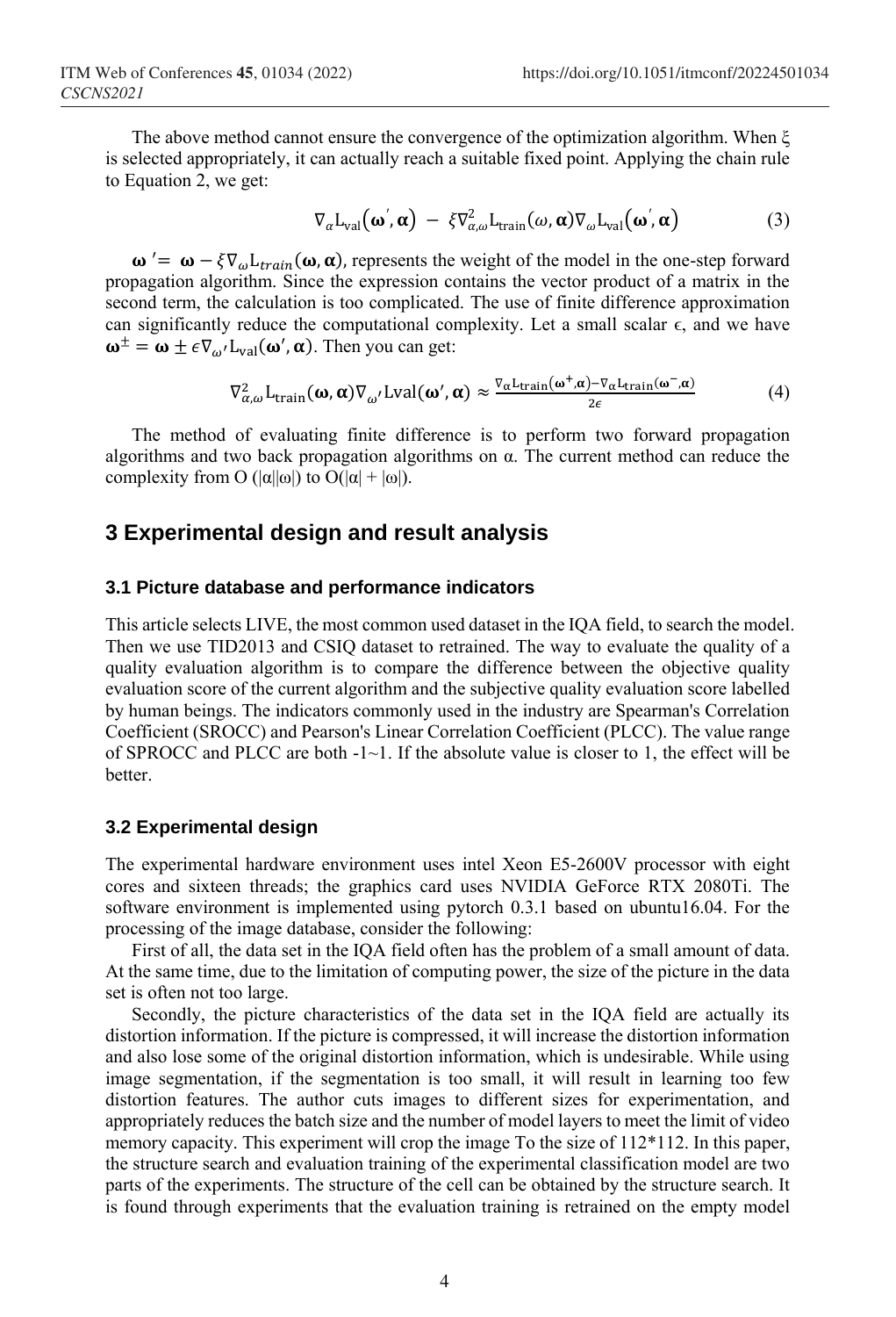composed of the searched cells. For details, see 2.3. After using the LIVE dataset for model structure search, if you use training sets with other different distortion types the Live dataset do not contain, The retraining of the model, the performance of the obtained model structure in other data sets cannot reach the performance of the recent mainstream algorithms, and it can only be close to it. For this reason, we choose to filter the dataset used in the training part of the evaluation and only keep the distortion types covered during the architecture search.

Finally, for regression tasks, we need to control the original output neuron to one, and simply control the output category to one. The calculation method of the loss function of the classification task and the regression task is different. In this experiment, we use MSE to calculate the current loss value of the entire model.

## **3.3 Experimental results and algorithm versatility**

For experiments on the live\_release2 data set, the Normal cell and Reduction cell we searched out are as follows:



**Fig. 3.** Search result of reduction cell.



**Fig. 4.** search result of normal cell.

After retraining and testing, we query the classic non-reference Image Quality Assessment methods, as well as the evaluation effects of some new methods in recent years. Table 2 shows the results of our model and BLIINDS-II[5], DLIQA[6], SRNSS[7] , DipIQ[8], CORNIA[9], BLISS[10], BRISQUE[11], LINIQE[12], DIIVINE[13], BIQI[14] and other algorithms after experiments in different data sets SROCC and PLCC results. The experimental results show that in the dimensions of PLCC and SROCC, our neural network structure algorithm can efficiently and high-quality complete the learning task of ordinary distortion without reference image.

**Table 1.** Comparison of different Algorithm's experimental results of different dataset.

| Algorithm         | <b>LIVE</b>  |             | <b>CSIQ</b>  |             | TID2013      |       |
|-------------------|--------------|-------------|--------------|-------------|--------------|-------|
|                   | <b>SROCC</b> | <b>PLCC</b> | <b>SROCC</b> | <b>PLCC</b> | <b>SROCC</b> | PLCC  |
| <b>BLIINDS-II</b> | 0.940        | 0.942       | 0.943        | 0.943       | 0.943        | 0.943 |
| <b>DLIQA</b>      | 0.956        | 0.953       | 0.941        | 0.941       | 0.941        | 0.941 |
| <b>SRNSS</b>      | 0.964        | 0.962       | 0.94         | 0.94        | 0.94         | 0.94  |
| dipIQ             | 0.942        | 0.935       | 0.929        | 0.955       | 0.921        | 0.939 |
| <b>CORNIA</b>     | 0.845        | 0.867       | 0.921        | 0.909       | 0.888        | 0.91  |
| <b>BLISS</b>      | 0.927        | 0.927       | 0.92         | 0.942       | 0.882        | 0.9   |
| <b>BRISQUE</b>    | 0.916        | 0.916       | 0.915        | 0.945       | 0.894        | 0.907 |
| <b>LINIOE</b>     | 0.940        | 0.938       | 0.891        | 0.92        | 0.873        | 0.897 |
| <b>DIIVINE</b>    | 0.947        | 0.943       | 0.857        | 0.882       | 0.819        | 0.845 |
| <b>BIQI</b>       | 0.950        | 0.944       | 0.845        | 0.845       | 0.845        | 0.835 |
| Ours              | 0.959        | 0.972       | 0.925        | 0.945       | 0.946        | 0.959 |